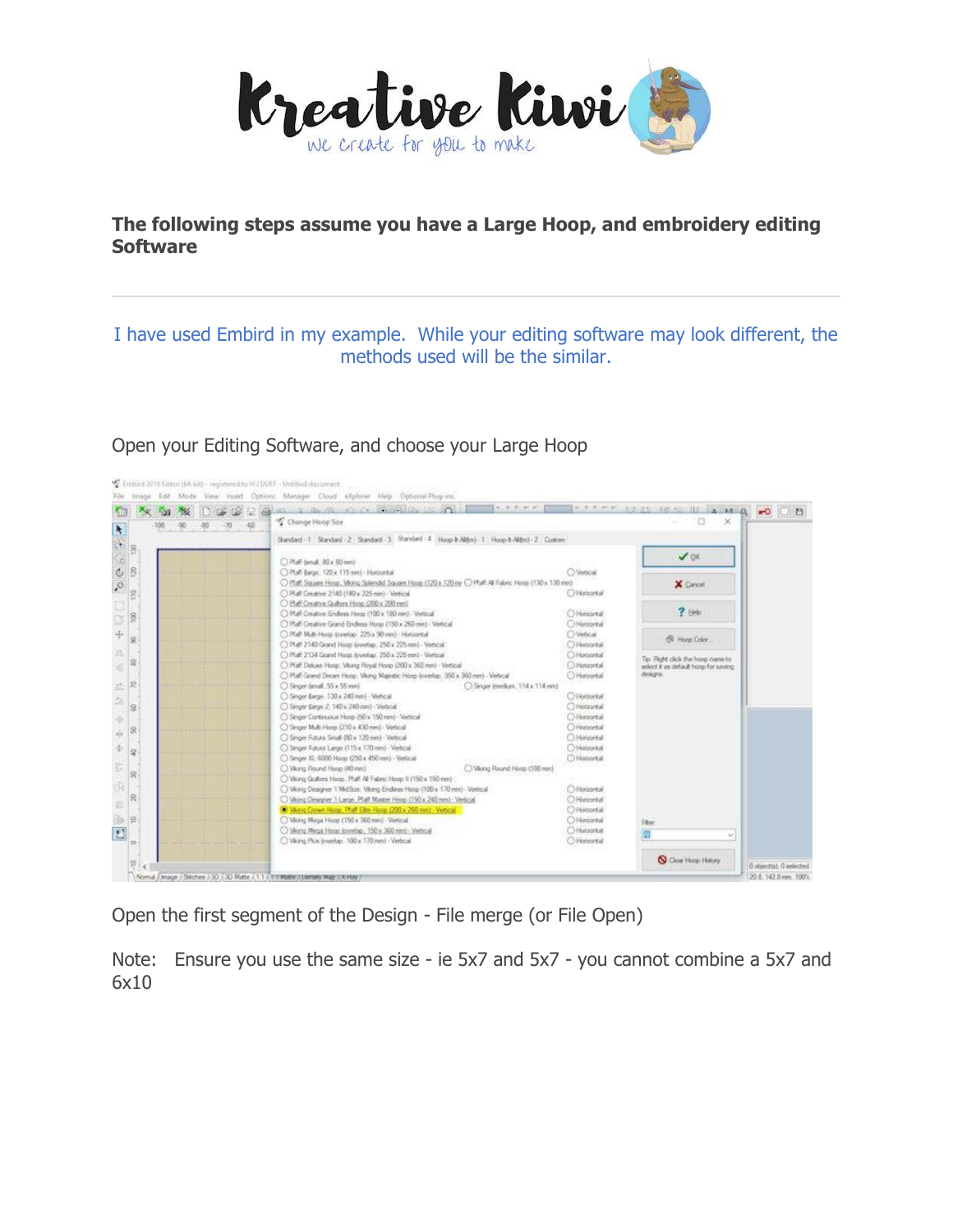

Choose the second part of the Design - File Merge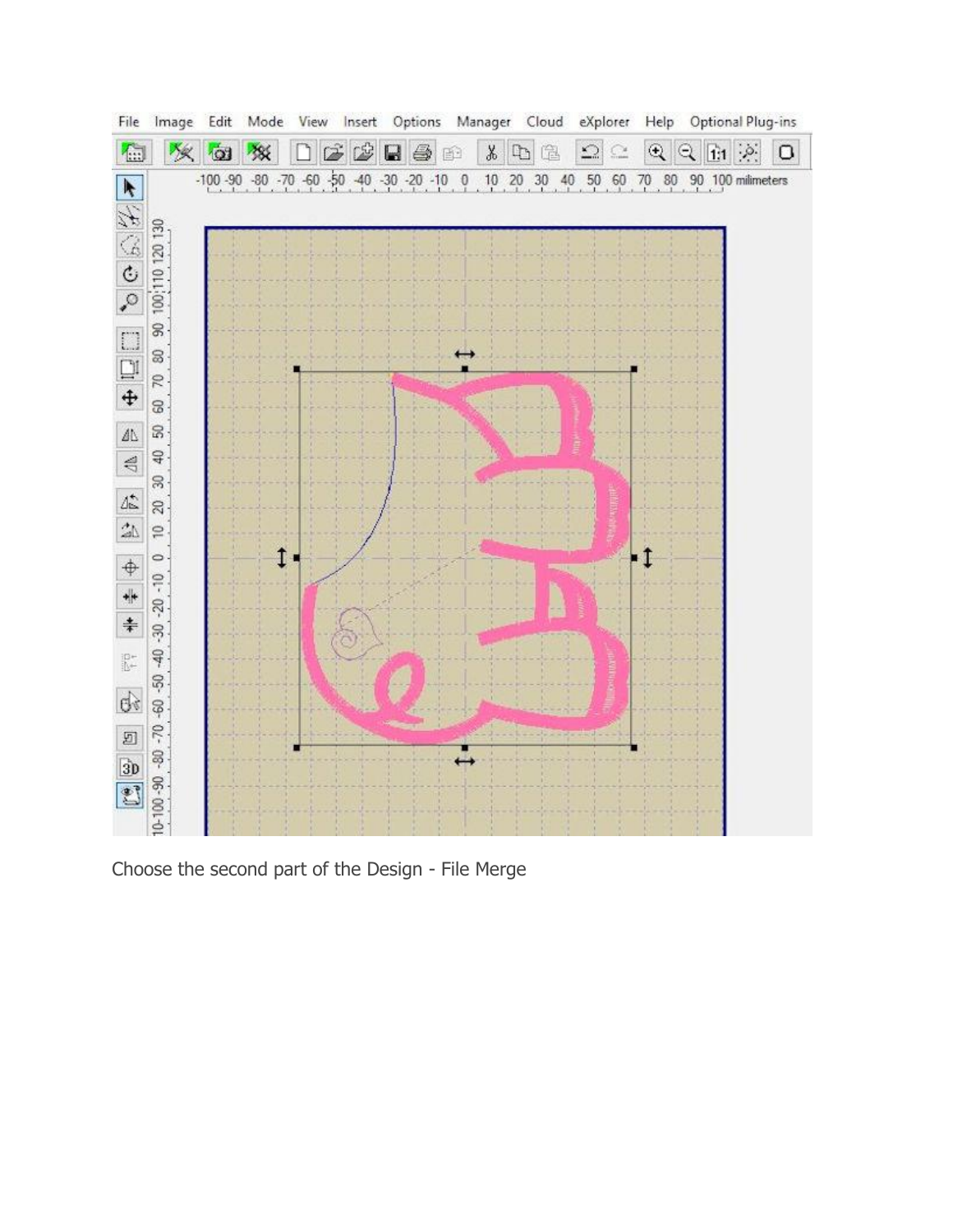

The designs are still separate at the moment - you can see the two separate tabs on the right hand side

Rotate the designs to fit them into your hoop (see video for exact details)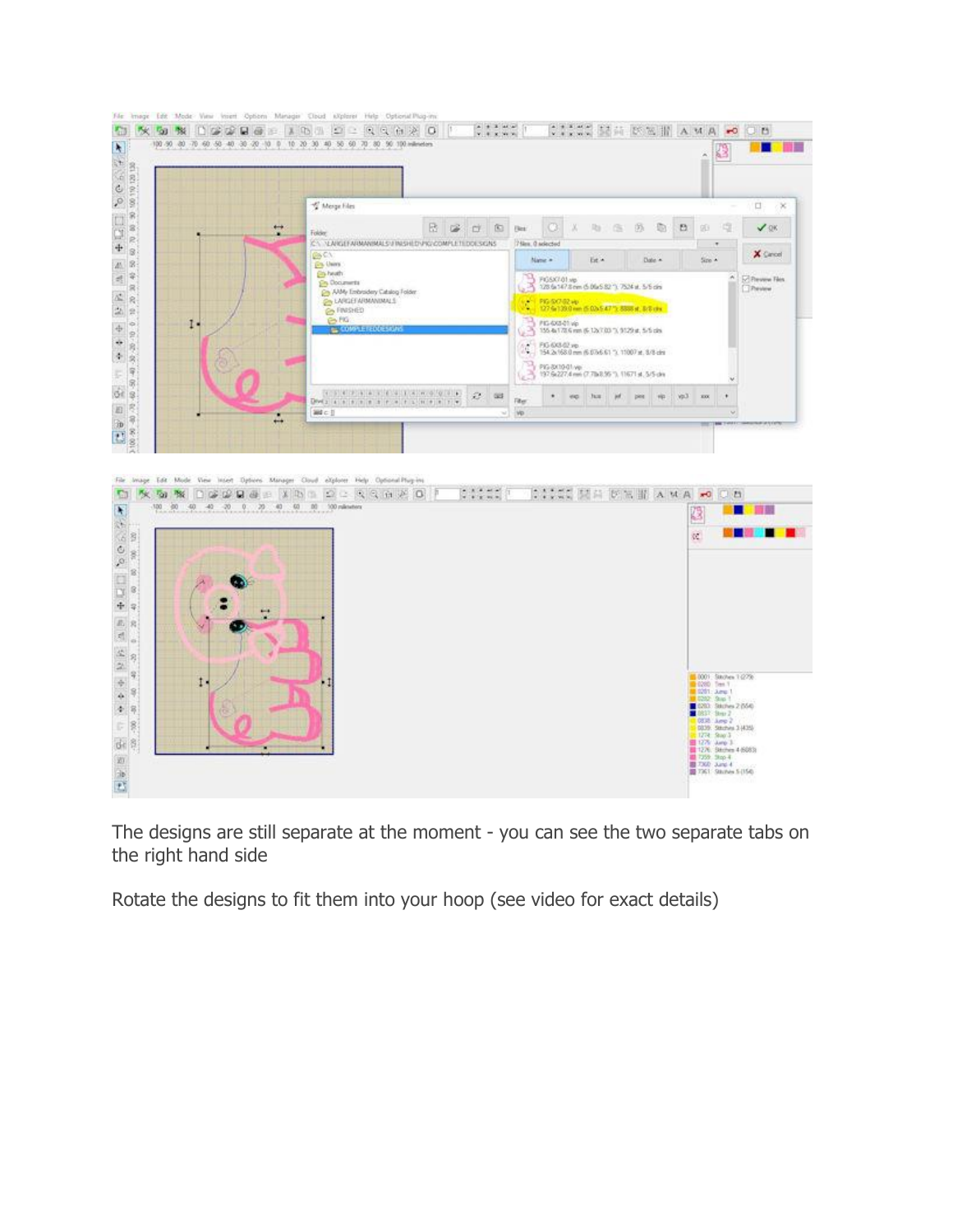

The designs 'look' matched, but to get the join matching, you need to zoom in, and hide some colors (stitches)

In Embird you right click on the color blocks and 'hide colors'

I hid the last 3 colors so I could see the outline of the Piggy



Now you are zoomed in, and the satin stitches hidden, you can match the designs exactly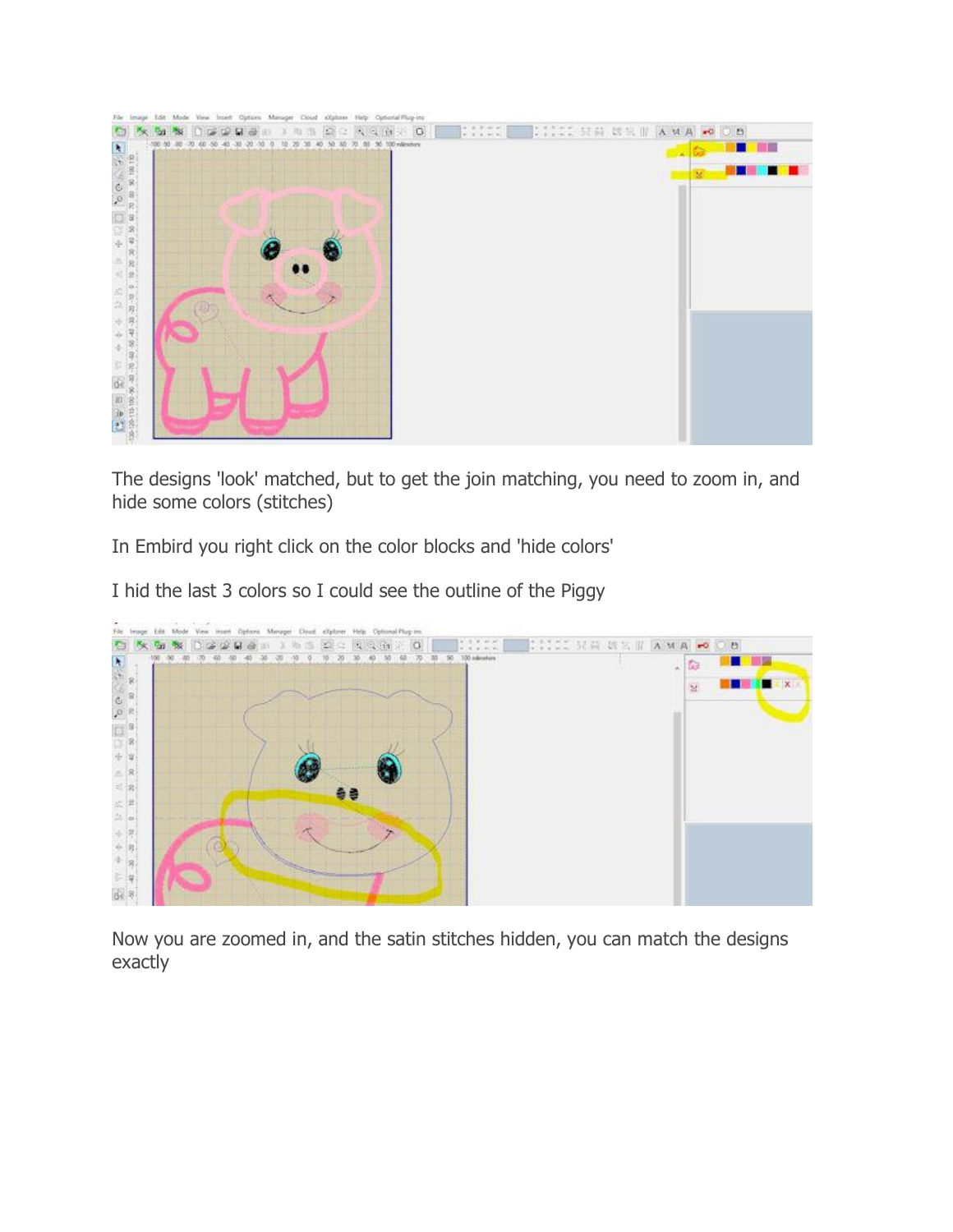

Once you Unhide the colors, you can see you still have two separate designs on the right hand side - plus the design is not centred.



Highlight the two separate blocks and click the join button